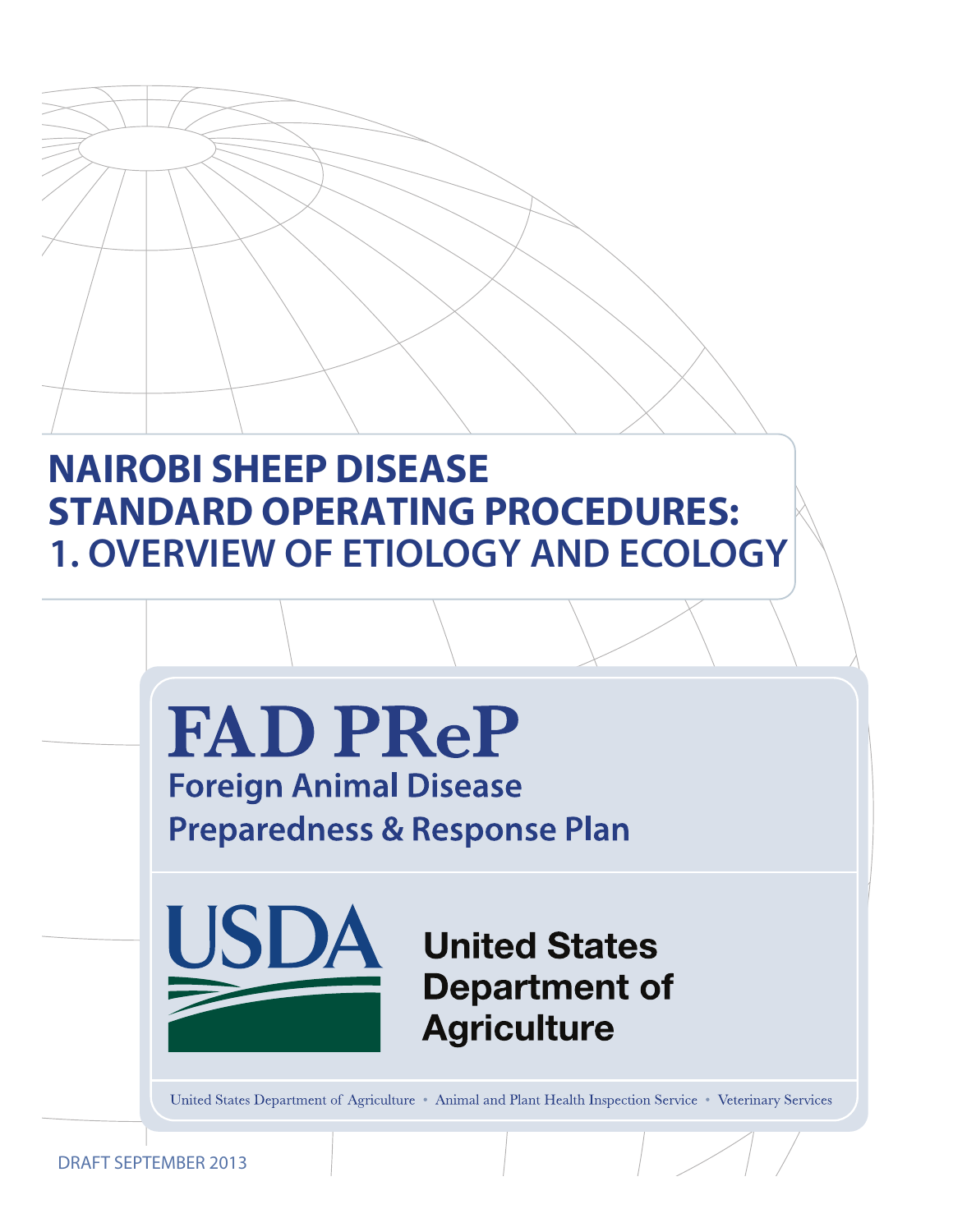| File name:      | FAD_Prep_NSD_Eande_Sept2013            | SOP number: 1.0             |
|-----------------|----------------------------------------|-----------------------------|
| Lead section:   | Preparedness and Incident Coordination | Version number: 2.0         |
| Effective date: | September 2013                         | Review date: September 2016 |

The Foreign Animal Disease Preparedness and Response Plan (FAD PReP) Standard Operating Procedures (SOPs) provide operational guidance for responding to an animal health emergency in the United States.

These draft SOPs are under ongoing review. This document was last updated in **September 2013.** Please send questions or comments to:

Preparedness and Incident Coordination Veterinary Services Animal and Plant Health Inspection Service U.S. Department of Agriculture 4700 River Road, Unit 41 Riverdale, Maryland 20737-1231 Telephone (301) 851-3595 Fax: (301) 734-7817 E-mail: FAD.PReP.Comments@aphis.usda.gov

While best efforts have been used in developing and preparing the FAD PReP SOPs, the U.S. Government, U.S. Department of Agriculture (USDA), and the Animal and Plant Health Inspection Service and other parties, such as employees and contractors contributing to this document, neither warrant nor assume any legal liability or responsibility for the accuracy, completeness, or usefulness of any information or procedure disclosed. The primary purpose of these FAD PReP SOPs is to provide operational guidance to those government officials responding to a foreign animal disease outbreak. It is only posted for public access as a reference.

The FAD PReP SOPs may refer to links to various other Federal and State agencies and private organizations. These links are maintained solely for the user's information and convenience. If you link to such site, please be aware that you are then subject to the policies of that site. In addition, please note that USDA does not control and cannot guarantee the relevance, timeliness, or accuracy of these outside materials. Further, the inclusion of links or pointers to particular items in hypertext is not intended to reflect their importance, nor is it intended to constitute approval or endorsement of any views expressed, or products or services offered, on these outside websites, or the organizations sponsoring the websites.

Trade names are used solely for the purpose of providing specific information. Mention of a trade name does not constitute a guarantee or warranty of the product by USDA or an endorsement over other products not mentioned.

USDA prohibits discrimination in all its programs and activities on the basis of race, color, national origin, sex, religion, age, disability, political beliefs, sexual orientation, or marital or family status. (Not all prohibited bases apply to all programs.) Persons with disabilities who require alternative means for communication of program information (Braille, large print, audiotape, etc.) should contact USDA's TARGET Center at (202) 720-2600 (voice and telecommunications device for the deaf [TDD]).

To file a complaint of discrimination, write USDA, Director, Office of Civil Rights, Room 326-W, Whitten Building, 1400 Independence Avenue SW, Washington, DC 20250-9410 or call (202) 720-5964 (voice and TDD). USDA is an equal opportunity provider and employer.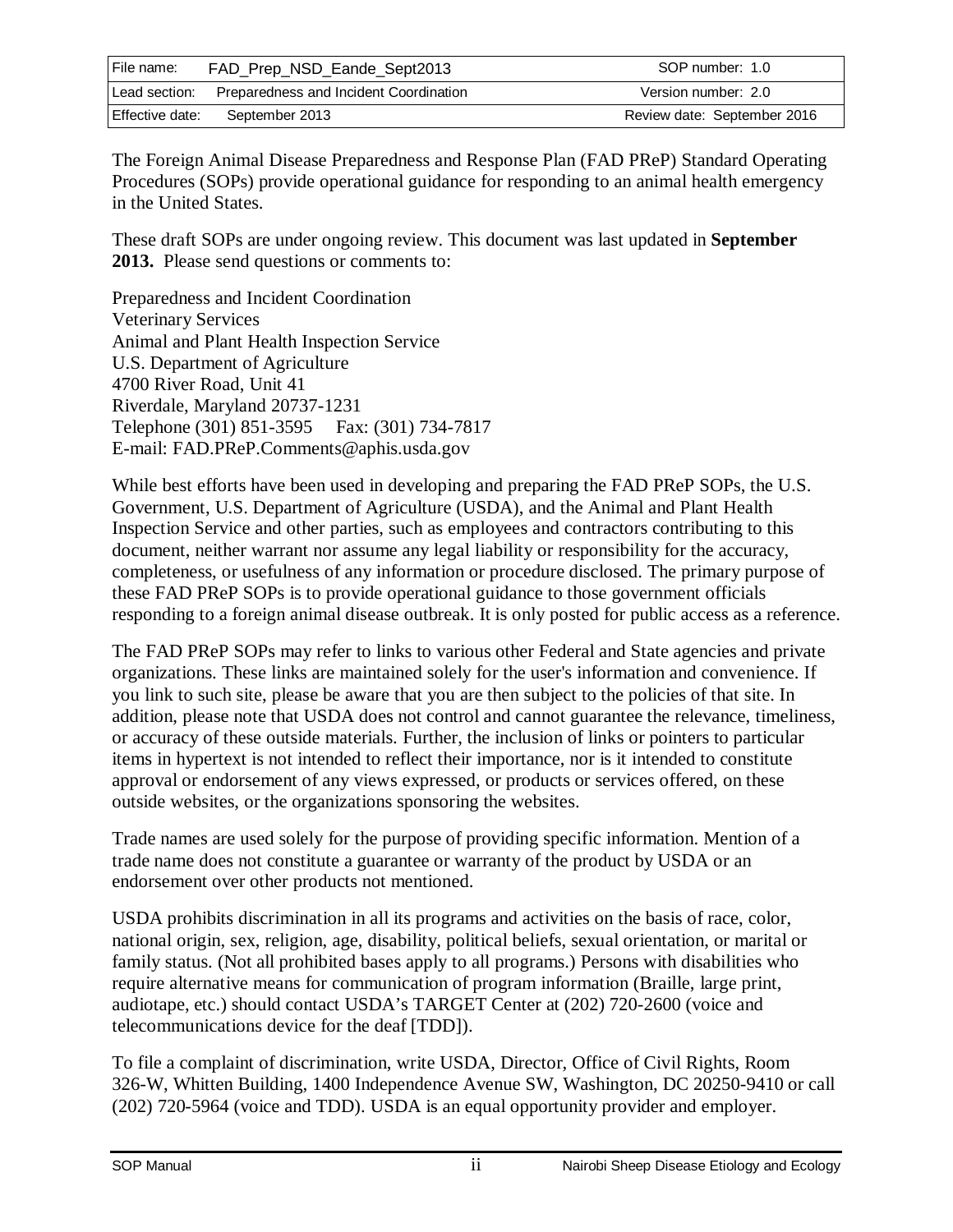

## **Contents**

| 1.1 |  |  |  |
|-----|--|--|--|
|     |  |  |  |
|     |  |  |  |
| 1.2 |  |  |  |
| 1.3 |  |  |  |
|     |  |  |  |
|     |  |  |  |
|     |  |  |  |
| 1.4 |  |  |  |
|     |  |  |  |
|     |  |  |  |
|     |  |  |  |
|     |  |  |  |
|     |  |  |  |
|     |  |  |  |
| 1.5 |  |  |  |
| 1.6 |  |  |  |
|     |  |  |  |
|     |  |  |  |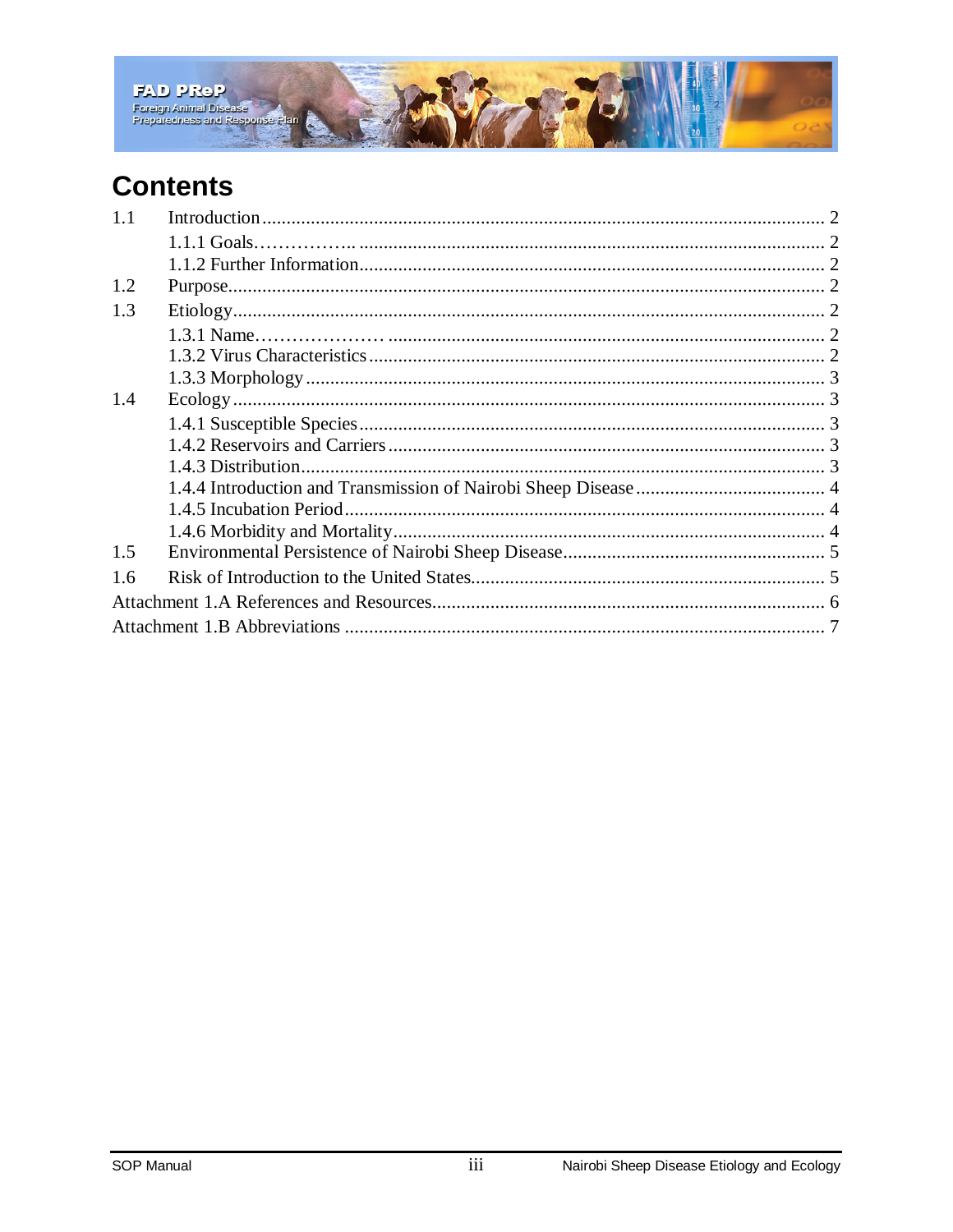## **Nairobi Sheep Disease**

Etiology & Ecology Quick Summary

Disease Nairobi Sheep Disease

Mortality & Morbidity

Ranges from 30–95 percent. Mortality is higher among indigenous breeds than among exotic and crossbred sheep or goats.

#### Clinical Signs

Fever, leukopenia, rapid breath, anorexia, depression, and bloody diarrhea. Pregnant animals often abort. Typically death results from dehydration due to hemorrhagic diarrhea early in the course of the disease.

#### Susceptible Species

Sheep and goats. A few cases have been observed among duikers in zoos and the wild. The African field rat is experimentally susceptible.

#### Zoonotic Potential

Yes, mild influenza-like illness. Those affected all recover quickly. Not considered a threat to public health.

#### Reservoir

Maintained through transovarial (to offspring) and transstadial (through life stages) transmission in Ixodid ticks for more than two years.

**Transmission** Vector-borne, Ixodid species ticks.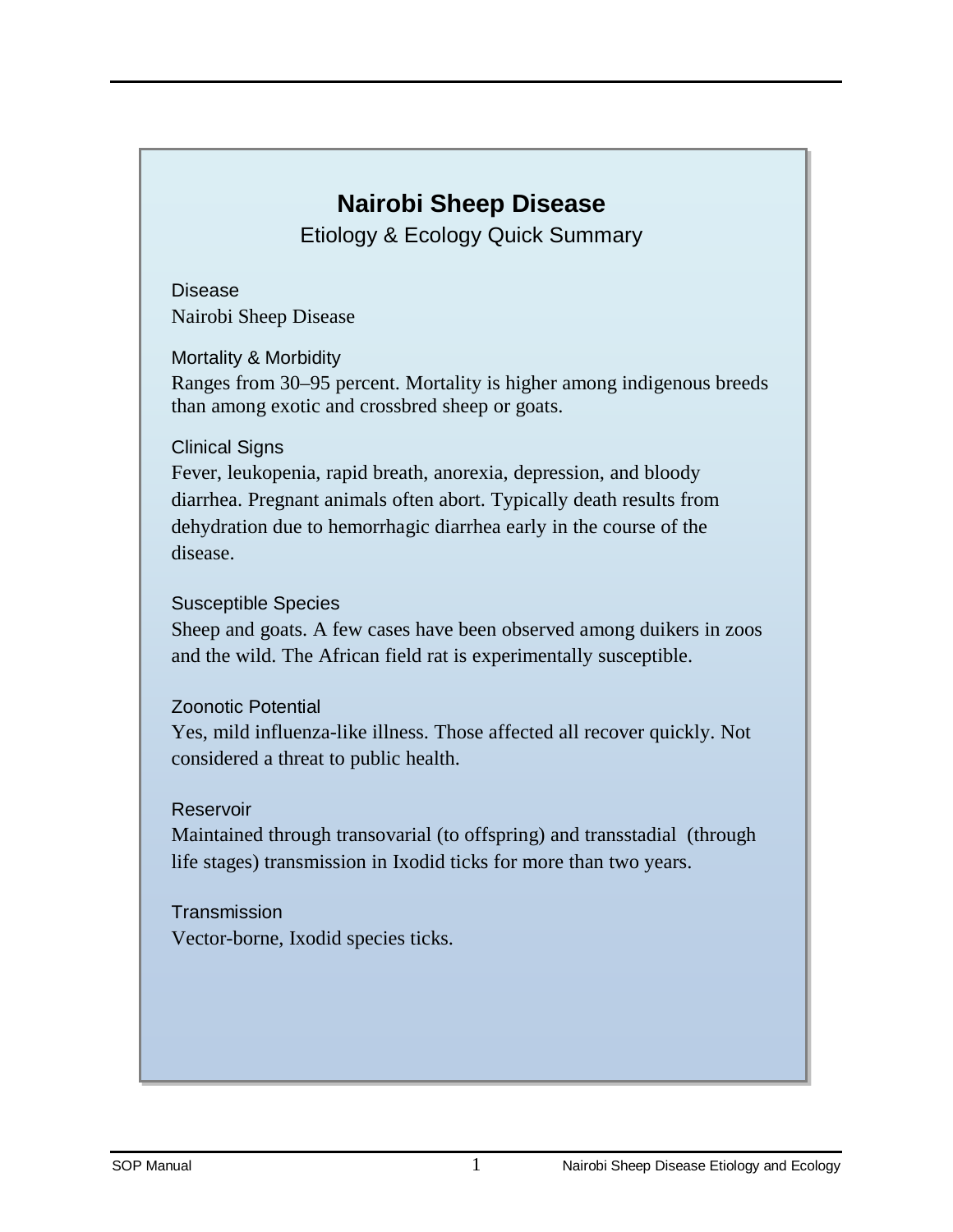#### <span id="page-4-0"></span>**1.1 Introduction**

Nairobi sheep disease (NSD) was first observed as acute hemorrhagic gastroenteritis near Nairobi, Kenya in 1910. It was not until 1917 that the causative agent was identified as a virus that infected both sheep and goats. This highly pathogenic, tick-borne virus is a World Organization for Animal Health (OIE) 2013 Listed Disease. NSD is a notifiable disease in the United States, where it has never occurred. Ganjam virus, an Asian variant of NSD will also be covered, only as it diverges from NSD.

#### <span id="page-4-1"></span>1.1.1 Goals

As a preparedness goal, the Animal and Plant Health Inspection Service (APHIS) will provide etiology and ecology summaries for NSD, and update these summaries at regular intervals.

As a response goal, the Unified Command and stakeholders will have a common set of etiology and ecology definitions and descriptions to ensure proper understanding of NSD when establishing or revising goals, objectives, strategies, and procedures.

#### <span id="page-4-2"></span>1.1.2 Further Information

This document is intended to be an overview, focusing on NSD in domestic sheep and goats. Additional resources on NSD are listed in Attachment 1.A. Foreign Animal Disease Preparedness and Resp[onse Plan \(FAD PReP\) documents are available on the APHIS public](http://www.aphis.usda.gov/animal_health/emergency_management/) website (http://www.a[phis.usda.gov/animal\\_health/emergency\\_managem](http://inside.aphis.usda.gov/vs/em/fadprep.shtml)ent) or on the APHIS Intranet (http://inside.aphis.usda.gov/vs/em/fadprep.shtml, for APHIS employees).

#### <span id="page-4-3"></span>**1.2 Purpose**

The purpose of this document is to provide responders and stakeholders with a common understanding of the disease agent.

### <span id="page-4-5"></span><span id="page-4-4"></span>**1.3 Etiology**

#### 1.3.1 Name

NSD takes its name from where it was originally isolated, Nairobi, Kenya in 1910. For the rest of the 20<sup>th</sup> Ce[n](#page-4-7)tury, it was believed that NSD was endemic to East Africa only until it was shown that Ganjam virus of India and NSDV shared significant sequence homology.<sup>1</sup> Ganjam virus is now recognized as an Asian variant of NSDV and was named after the location of isolation, a city in Orissa, India.

#### <span id="page-4-6"></span>1.3.2 Virus Characteristics

According to the International Committee on the Taxonomy of Viruses, NSDV/Ganjam virus has the following characteristics:

- Family: *Bunyaviridae*
- Genus: *Nairovirus*

<span id="page-4-7"></span> $\overline{a}$ <sup>1</sup> Marczinke BI, Nichol ST. 2002. "Nairobi sheep disease virus, an important tick-borne pathogen of sheep and goats in Africa is also present in Asia." *Virology*. 303: 146 – 151.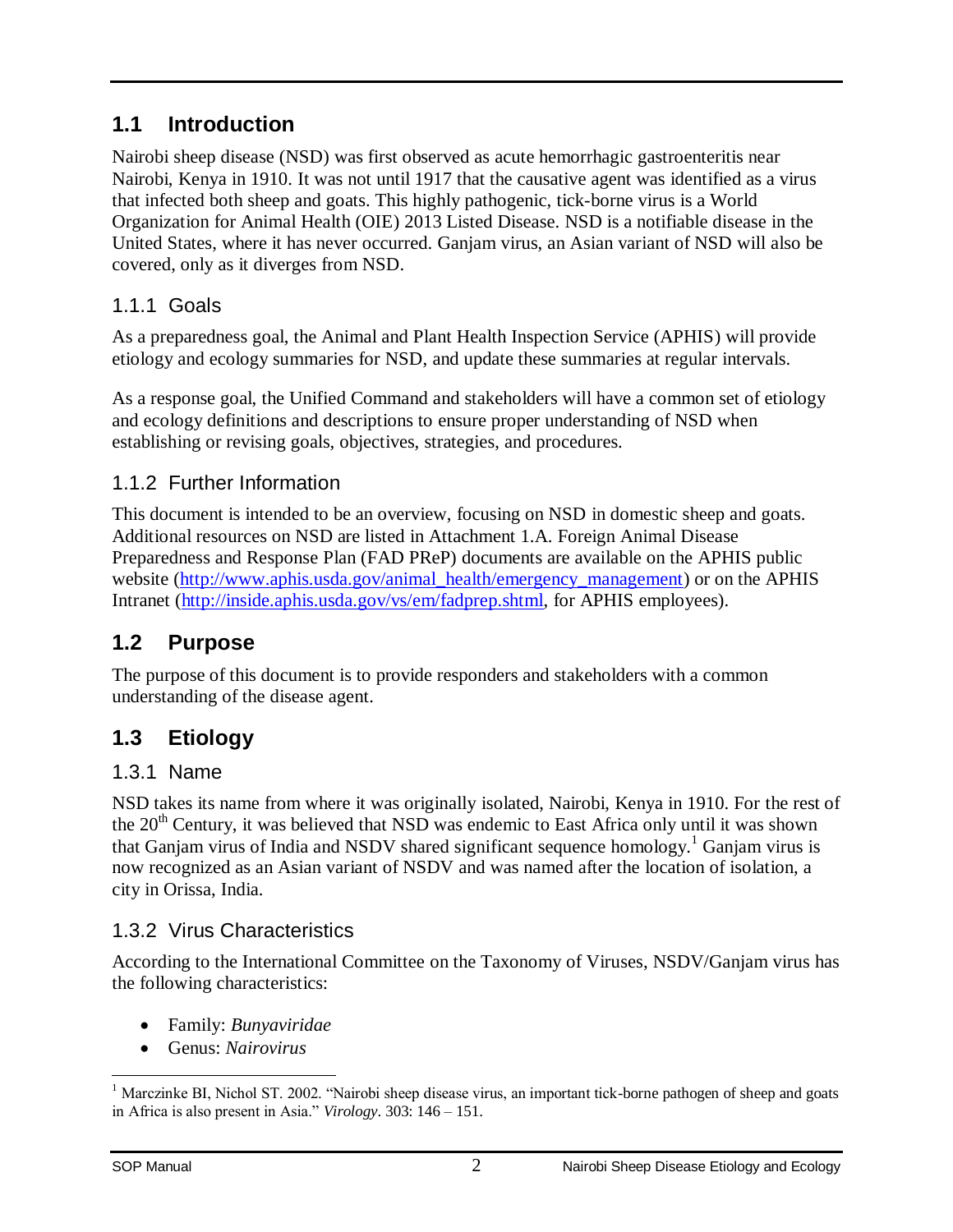Genome: segmented (3), negative-sense, single-stranded, ribonucleic acid (ssRNA).

The *Nairovirus* genus is also home to other important pathogens such as Dugbe virus and Kupe virus, as [w](#page-5-5)ell as the zoonotic agent Crimean-Congo hemorrhagic fever. More distantly related viruses include other members of the *Bunyaviridae* family such as Rift Valley fever virus and Akabane.<sup>2</sup>

#### <span id="page-5-0"></span>1.3.3 Morphology

NSDV is an enveloped virus with a segmented, single-stranded, negative sense RNA genome. The three segments of the NSDV genome, t[h](#page-5-6)e small (S), medium (M), and large (L) segments encode four different viral proteins: the viral nucleocapsid (N) protein, two glycoproteins (G1 and G2), and the viral RNA polymerase  $(L)$ .<sup>3</sup> Ganjam virus morphology closely mirrors that of NSDV.

#### <span id="page-5-2"></span><span id="page-5-1"></span>**1.4 Ecology**

#### 1.4.1 Susceptible Species

Of domestic livestock, only sheep and goats are susceptible to NSDV infec[ti](#page-5-7)on. There have been a few fatal cases among duikers (*Cephalophus monticola*) in zoos and in the wild and the African field rat (*Arvicathus abysinicus nubilans*) has been experimentally infected.<sup>4</sup> Ganjam virus primarily infects goats, though serological surveys show that sheep are susceptible as well.

Both NSDV and Ganjam virus are capable of human infection, causing only a mild influenz[a](#page-5-8)like illness; those affected all recover. Neither NSD nor Ganjam virus are considered a significant threat to public health, however they are to be studied at biological safety level  $3<sup>5</sup>$ 

#### <span id="page-5-3"></span>1.4.2 Reservoirs and Carriers

Ixodid ticks are able to maintain NSDV by passing it onto their offspring (transovarial transmission) and maintaining it through life stage changes (transstadial transmission). Ticks can remain infective for more than two years.<sup>4</sup>

#### <span id="page-5-4"></span>1.4.3 Distribution

Historically the distribution of NSD is limited to East and Southern Africa. As of January 2013, the World Animal Health Information Database shows that NSD is currently not reported in any part of the wo[r](#page-5-9)ld. The most recent outbreak was reported in Somalia in 2007, prior to that it was found in Kenya (last seen in 2003), Tanzania (2003), Cote d'Ivoire (1993), and suspected in Mozambique.<sup>6</sup> Outbreaks of Ganjam virus are typically not reported to the OIE.

 $\overline{a}$ <sup>2</sup> International Committee on Taxonomy of Viruses. 2011. [www.ictvonline.org](http://www.ictvonline.org/) (Accessed December 2012).

<span id="page-5-6"></span><span id="page-5-5"></span><sup>&</sup>lt;sup>3</sup> Holzer, B, Bakshi S, Bridgen A, Baron MD, 2011. "Inhibition of interferon induction and action by the Nairovirus Nairobi sheep disease virus/Ganjam virus." *PLOS ONE*. 6(12): e28594

<span id="page-5-7"></span><sup>4</sup> Center for Food Security and Public Health (CFSPH), Iowa State University. 2009. *Nairobi Sheep Disease*. Technical Fact Sheet. [www.csfph.iowa.edu.](http://www.csfph.iowa.edu/)

<span id="page-5-8"></span><sup>5</sup> Sudeep AB, Jadi RS, Mishra AC. 2009. "Ganjam virus." *Indian Journal of Medical Research*. 130: 514–519.

<span id="page-5-9"></span><sup>&</sup>lt;sup>6</sup> OIE. World Animal Health Information Database. [www.oie.int.](http://www.oie.int/)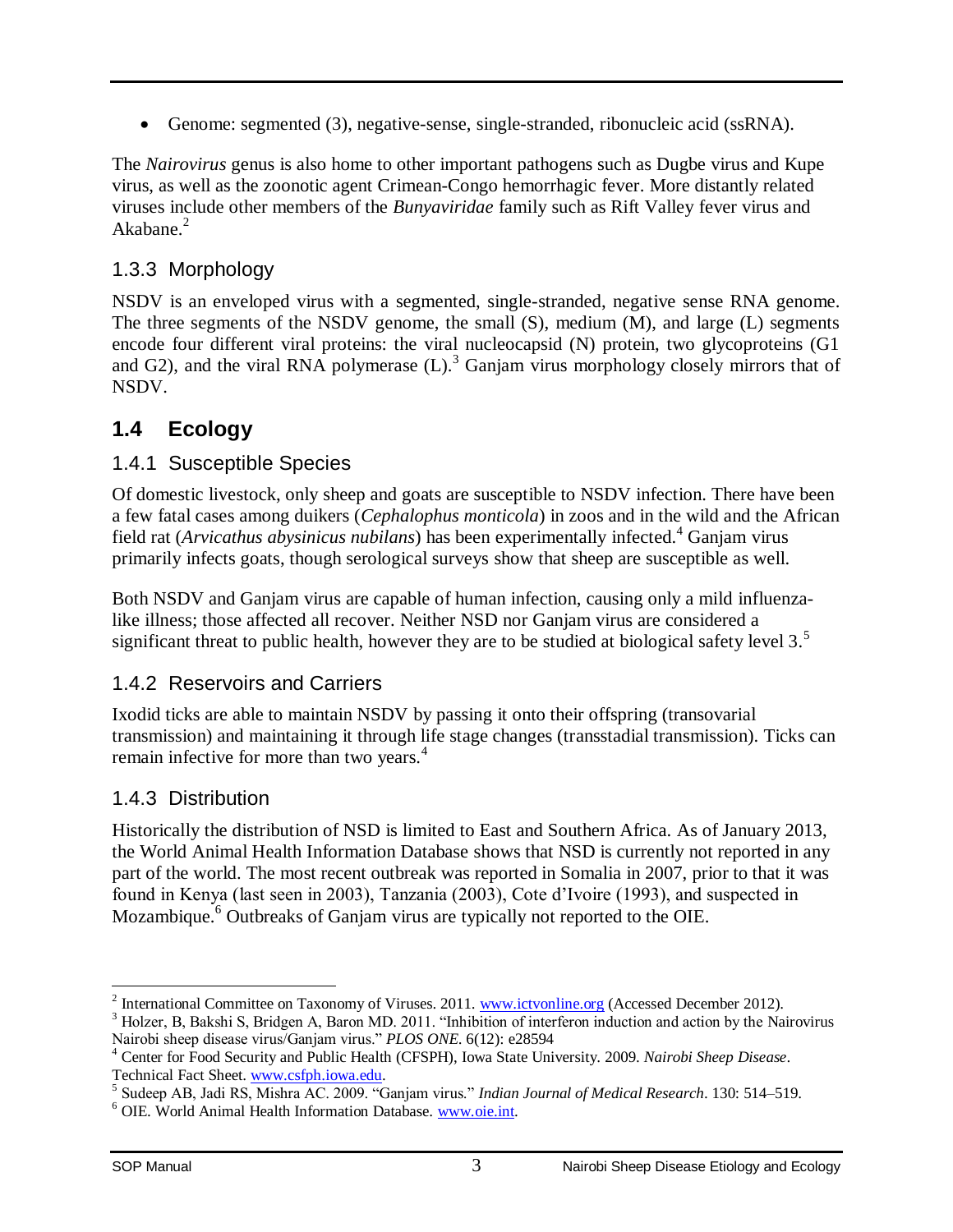#### <span id="page-6-0"></span>1.4.4 Introduction and Transmission of Nairobi Sheep Disease

Both NSD and Ganjam virus are tick-borne viruses. In East Africa, the most important vector for NSDV is the tick *Rhipicephalus appendiculatus*. Other Ixodid ticks can serve as vectors: *R. pulchellus, R. simus,* and *Amblyomma varigatum*. Transovarial transmission—passing the virus to offspring—has been demonstrated by *R. appendiculatus* and *R. pulchellus*. All tick hosts are able to maintain the virus from life stage to life stage (transstadial transmission).

Ganjam virus is primarily transmitted through the tick *Haemaphysalis intermedia*. *H. wellingtoni*, *R. haemaphysaloides,* and the mosquito *Culex vishnui* have also been described as competent vectors.

Though present in urine and feces, direct contact does not result in infection. Animals have however, been experimentally infected when injected with infected blood, serum, or organ suspensions.<sup>[7](#page-6-3)</sup>

Animals that were bred in areas where *R. appendiculatus* is prevalent are immune to NSD. When young animals are bitten by the infected ticks, they are protected by maternal antibodies and then gain their own protective antibodies when exposed to the virus. Typically only naïve animals who are brought into endemic areas suffer from the disease.<sup>[8](#page-6-4)</sup>

#### <span id="page-6-1"></span>1.4.5 Incubation Period

The incubation period varies from 1–15 days; the majority of infections manifest in clinical signs within 2–6 days.

#### <span id="page-6-2"></span>1.4.6 Morbidity and Mortality

The mortality rate of NSD ranges from 30–95 percent; very few animals who acquire NSD recover once clinical signs are apparent. Indigenous African breeds have higher rates of mortality (75 percent or higher) than exotic or crossbred sheep and goats (30–40 percent) such as Romney or Corriedale sheep. 7

Unlike NSD, Ganjam virus affects breeds exotic to India and crossbred animals more severely, causing higher rates of mortality than among indigenous populations. However, in general, Ganjam virus infections are milder than NSD infections.<sup>[9](#page-6-5)</sup>

#### 1.4.6.1 Clinical Signs

As previously mentioned, NSD was first recognized as acute hemorrhagic gastroenteritis. Disease is characterized first by fever, leukopenia (decrease in white blood cell count), rapid breath, anorexia, depression followed by diarrhea (may contain blood and mucus), and a drop in body temperature. Some animals may experience conjunctivitis and/or mucopurulent/bloody nasal discharge. Pregnant animals often abort. Death frequently occurs early in the course of the disease and is typically the result of hemorrhagic diarrhea and dehydration. Goats may

<span id="page-6-3"></span><sup>&</sup>lt;sup>7</sup> CFSPH, Iowa State University. 2009. Nairobi Sheep Disease. Technical Fact Sheet. www.csfph.jowa.edu.

<span id="page-6-4"></span><sup>&</sup>lt;sup>8</sup> bin Tarif A, Lasecka L, Holzer B, Baron MD. 2012. "Ganjam virus/Nairobi sheep disease virus induces a proinflammatory response in infected sheep." *Veterinary Research*. 43(1): 71. 9 Sudeep AB, Jadi RS, Mishra AC. 2009. "Ganjam virus." *Indian Journal of Medical Research*. 130: 514 – 519.

<span id="page-6-5"></span>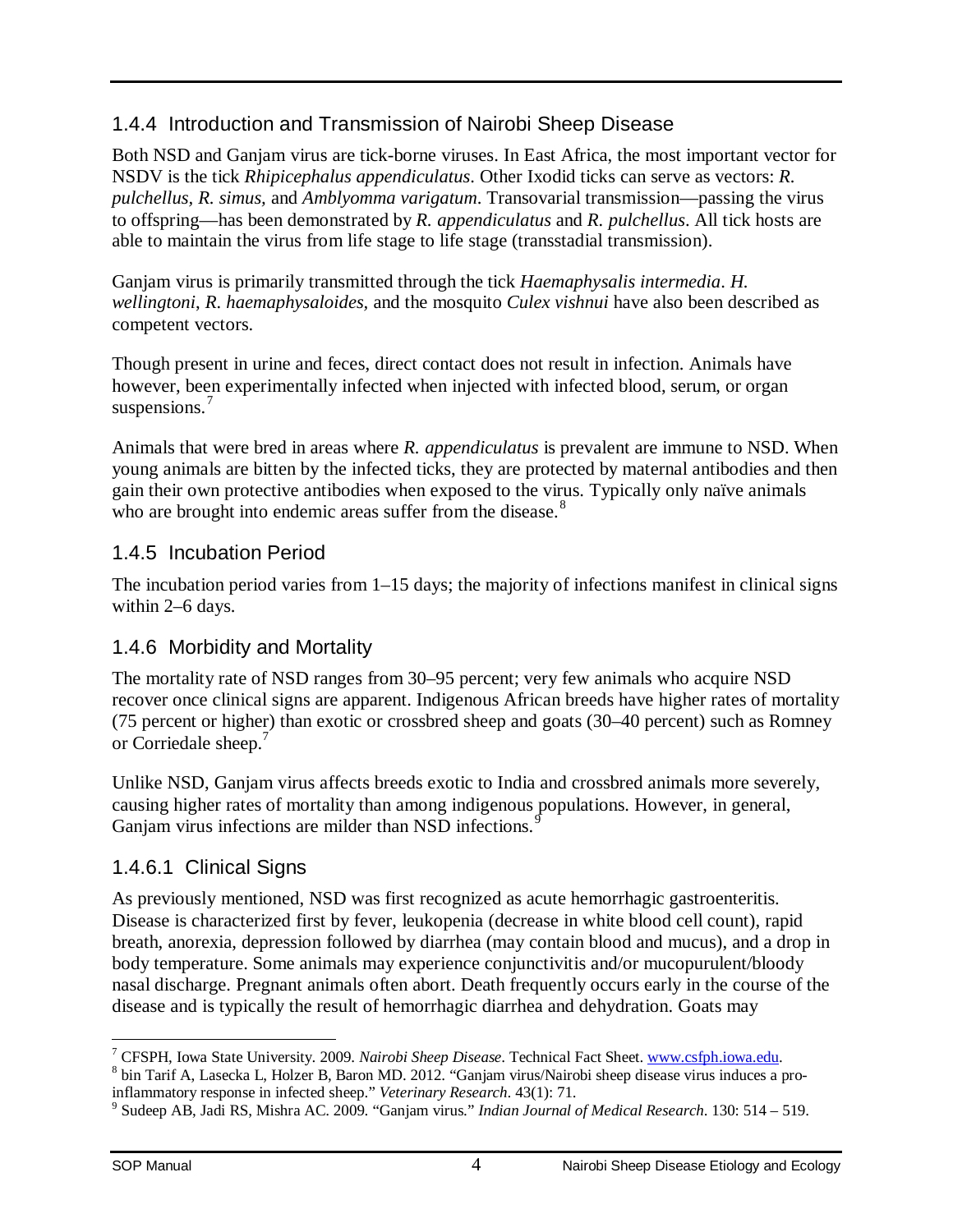experience less severe clinical signs than sheep. Ganjam virus is reported to cause similar but less severe symptoms that NSD.<sup>7</sup>

### <span id="page-7-0"></span>**1.5 Environmental Persistence of Nairobi Sheep Disease**

The OIE does not provide specific guidance on the physical and chemical resistance of NSD but like other bunyaviruses, it is susceptible to hypochlorite, phenolics, 2% glutaraldehyde, and other disinfectants.[10](#page-7-2) The *Nairovirus* Crimean-Congo Hemorrhagic Fever is destroyed by heating at 133° F (56° C) for 30 minutes.<sup>[11](#page-7-3)</sup>

### <span id="page-7-1"></span>**1.6 Risk of Introduction to the United States**

Various genera of Ixodid ticks (*Amblyomma, Rhipicephalus, Ixodes, Dermacentor*) are present in the United States and transmit diseases such as Lyme disease, Rocky Mountain spotted fever, and tularemia among others.<sup>[12](#page-7-4)</sup> Whether NSDV would find any one of these a suitable vector has not been studied. There are instances where animal diseases, specifically Bluetongue<sup>13</sup>, have successfully invaded areas where the primary vector does not exist, suggesting that local vectors are capable of spreading disease. Further research is needed on vector competence for NSD in the United States.

In 2011, the only live animals imported from Africa were birds and horses, neither animal typically hosts the ticks most likely to carry or transmit NSD. Humans are susceptible to tick bites and it is possible that a traveler could carry a tick back to the United States on their person. Travelers should be cautious and maintain self-awareness, checking themselves while traveling in areas where the ticks are endemic. Considering these factors, the risk of NSD introduction to the United States seems negligible. Nevertheless, producers, veterinarians, mangers and other industry personnel should maintain vigilance.

<span id="page-7-2"></span><sup>&</sup>lt;sup>10</sup> CFSPH. Iowa State University, 2009. Nairobi Sheep Disease. Technical Fact Sheet. www.cfsph.iowa.edu.

<span id="page-7-3"></span><sup>&</sup>lt;sup>11</sup> CFSPH, Iowa State University, 2009. *Crimean-Congo Hemorrhagic Fever*. Technical Fact Sheet. [www.cfsph.iowa.edu.](http://www.cfsph.iowa.edu/)

<span id="page-7-4"></span> $\frac{12}{12}$  $\frac{12}{12}$  $\frac{12}{12}$  Centers for Disease Control and Prevention, National Center for Emerging and Zoonotic Infectious Diseases, Division of Vector-Borne Diseases. 2012. "Ticks: Geographic Distribution." Available at [http://www.cdc.gov/ticks/geographic\\_distribution.html.](http://www.cdc.gov/ticks/geographic_distribution.html) [13](http://www.cdc.gov/ticks/geographic_distribution.html) Wilson A, Mellor P. 2008. "Bluetongue in Europe: vectors, epidemiology and climate change." *Parasitology* 

<span id="page-7-5"></span>*Research*. 103: S69–S77.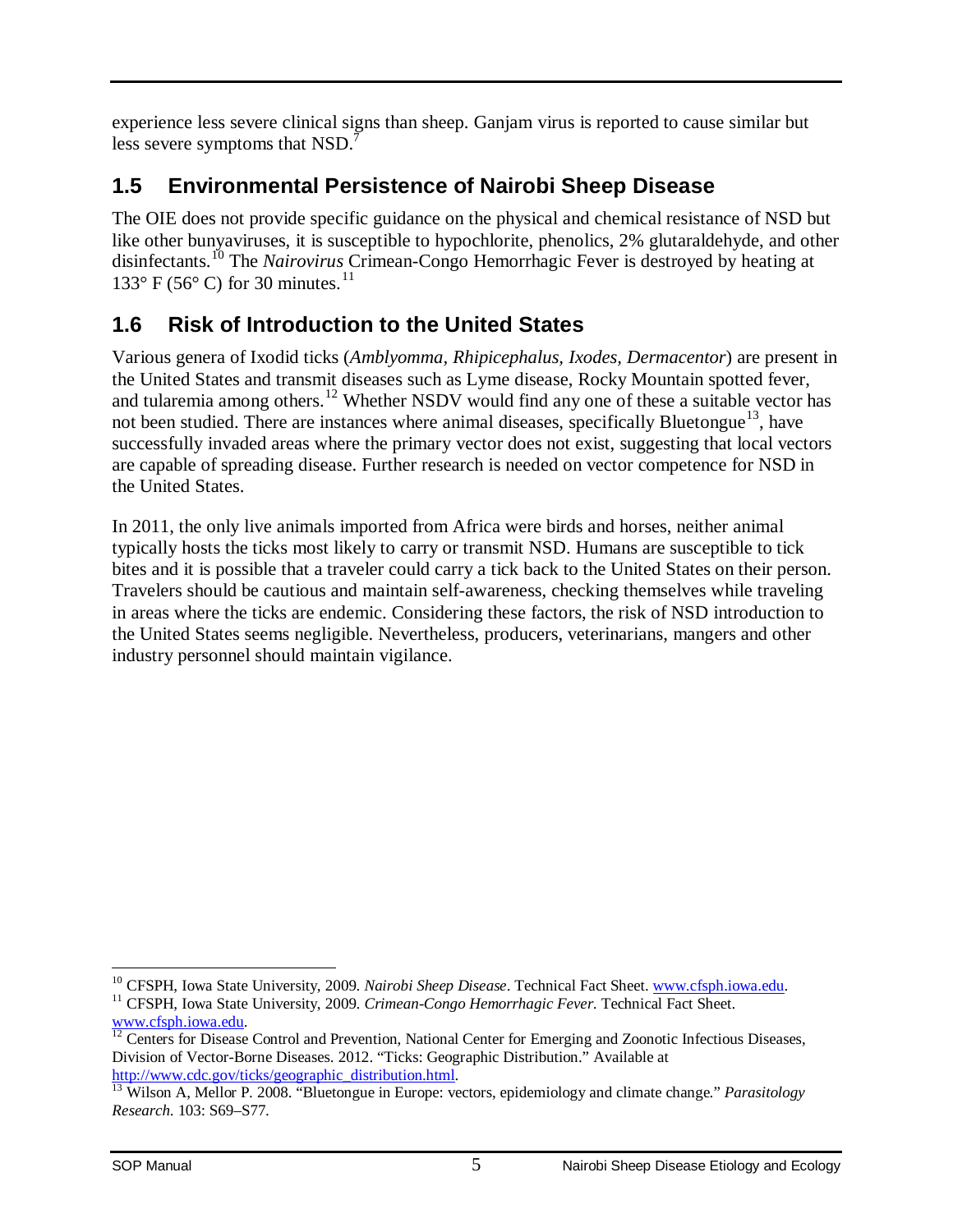## <span id="page-8-0"></span>**Attachment 1.A References and Resources**

bin Tarif A, Lasecka L, Holzer B, Baron MD. 2012. "Ganjam virus/Nairobi sheep disease virus induces a pro-inflammatory response in infected sheep." *Veterinary Research*. 43(1): 71.

Centers for Disease Control and Prevention, National Center for Emerging and Zoonotic Infectious Diseases, Division of Vector-Borne Diseases. 2012. "Ticks: Geographic Distribution." Available at http://www.cdc.gov/ticks/geographic\_distribution.html.

Center for Food Security and Public Health, Iowa State University, 2009. *Crimean-Congo Hemorrhagic Fever.* Technical Fact Sheet. [www.cfsph.iowa.edu.](http://www.cfsph.iowa.edu/)

Center for Food Security and Public Health, Iowa State University. 2009. *Nairobi Sheep Disease*. Technical Fact Sheet. [www.cfsph.iowa.edu.](http://www.cfsph.iowa.edu/)

Holzer, B, Bakshi S, Bridgen A, Baron MD. 2011. "Inhibition of interferon induction and action by the Nairovirus Nairobi sheep disease virus/Ganjam virus." *PLOS ONE*. 6(12): e28594.

International Committee on Taxonomy of Viruses. 2011. www.ictvonline.org.

Marczinke BI, Nichol ST. 2002. "Nairobi sheep disease virus, an important tick-borne pathogen of sheep and goats in Africa is also present in Asia." *Virology*. 303: 146 – 151.

Sudeep AB, Jadi RS, Mishra AC. 2009. "Ganjam virus." *Indian Journal of Medical Research*. 130: 514 – 519.

Wilson A, Mellor P. 2008. "Bluetongue in Europe: vectors, epidemiology and climate change." *Parasitology Research*. 103: S69 – S77.

World Organization for Animal Health (OIE). World Animal Health Information Database. [www.oie.int.](http://www.oie.int/)